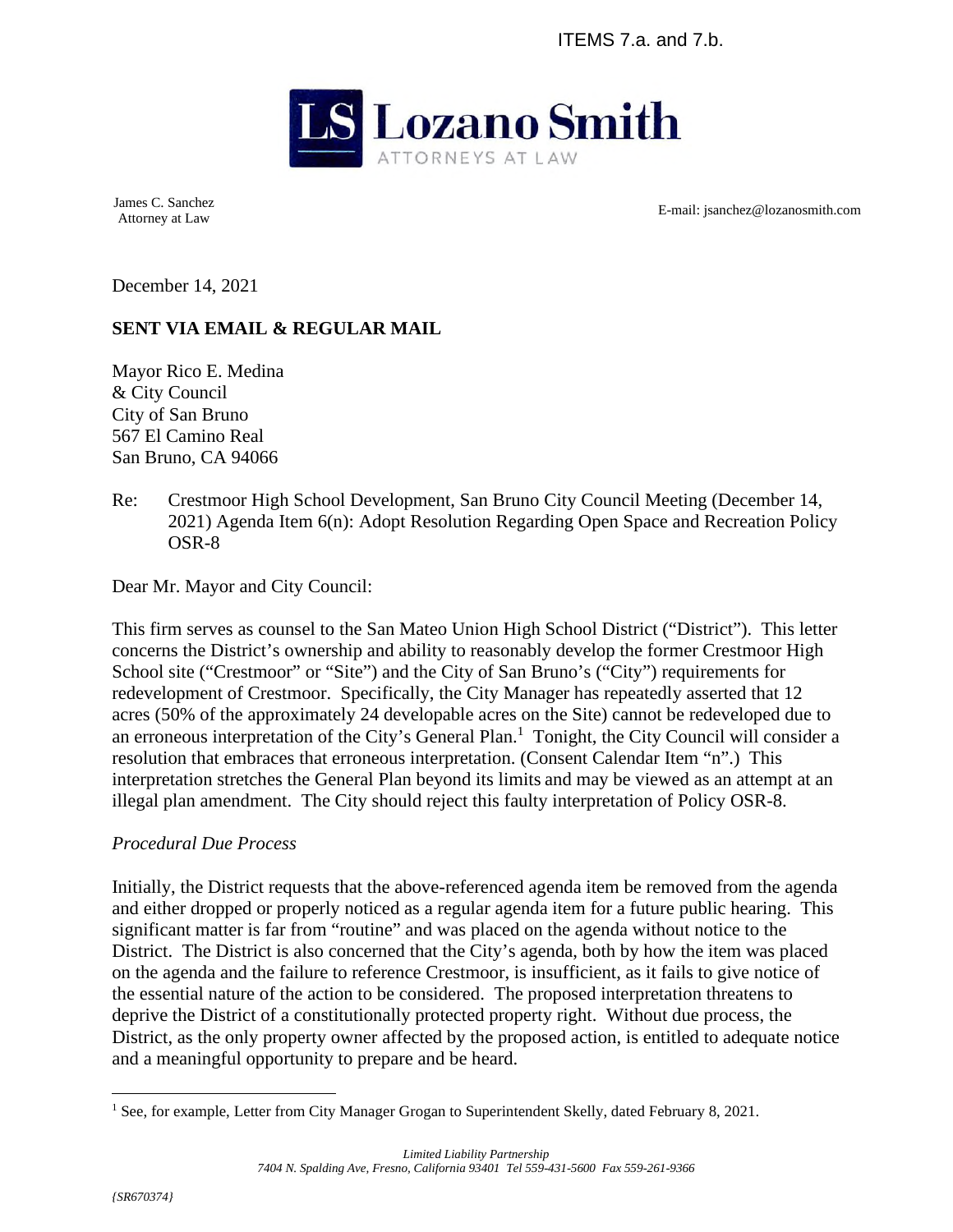### *The Lease*

The District has always cooperated with the City in good faith to provide recreational/open space opportunities for the City's residents and remains open to good faith cooperation. In fact, for over 34 years, the District leased a portion of the Crestmoor playing fields to the City for public use (The lease has since terminated). The City's maintenance of the fields was part of the consideration due under the lease. Any suggestion that the City gained a property interest in the playing fields by virtue of such expressly permitted use or lease consideration, however, is wholly without merit.

#### *The Proposed Resolution, Agenda Item n*

General Plan Policy OSR-8 states as follows:

**OSR-8:** During reuse of the former Crestmoor site (designated for single-family residential development), preserve the existing playing fields for recreational use per the direction of the General Plan Update Committee.

Notably, Policy OSR-4 states:

**OSR-4:** Seize all opportunities to develop and/or maintain parks and recreation facilities within existing residential neighborhoods through acquisition or preservation of former school facilities.

A plain reading of these provisions suggests that the City would pursue opportunities to maintain the playing fields through acquisition of a fee, leasehold, or other interest. Notably, however, when the District offered the Site for sale to the City and other public agencies pursuant to the Naylor Act (Ed. Code §§17485, *et seq.*), the City did not respond.

In contrast to this plain reading of Policy OSR-8, the proposed Resolution asserts that "Policy OSR-8 of the City's General Plan requires that the approximately **12-acre area** occupied by the playing fields **shall be made available for public use through dedication to the City** of San Bruno and shall be kept intact in their present condition." (Resolution, *emphasis added*.) On its face, this so-called "confirmation" in fact substantially expands Policy OSR-8 in several important respects. For example, nothing in the General Plan states that "12 acres" of recreation space are required at Crestmoor, and in fact the "playing fields" occupy substantially less acreage. More importantly, Policy OSR-8 does not require "dedication" of the playing fields. Rather than a confirmation, the Resolution would significantly change the meaning of Policy OSR-8, without compliance with procedural and substantive requirements for a General Plan amendment. A General Plan amendment requires noticed public hearings before the Planning Commission and City Council. Further, because the action would effectively reduce the feasible housing density on the Site, the action would trigger Senate Bill 330's "no net loss provisions," requiring the City to concurrently redesignate other property to ensure no net loss of residential density. CEQA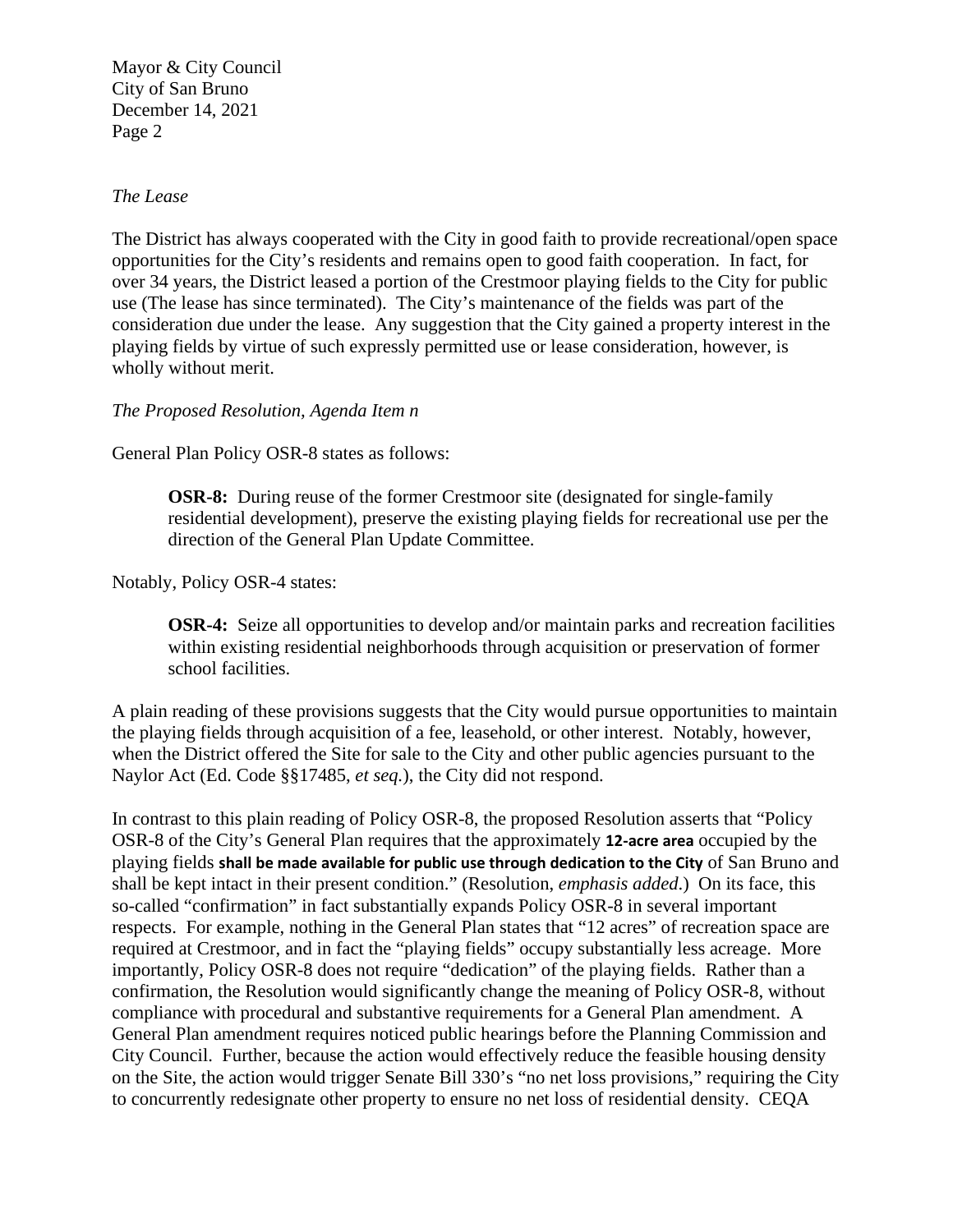review would be required for these actions. Based on the foregoing, the proposed Resolution is neither a "confirmation" of existing General Plan policy nor an effective General Plan amendment.

## *State Housing Policy*

The proposed Resolution flies in the face of both State and local policy in favor of increasing the housing supply during an acknowledged housing crisis, and unnecessarily opens the City to a risk of successful legal challenge. State housing laws, specifically the Housing Accountability Act (Gov. Code § 65589.5), are designed to prevent a city from unreasonably denying a housing development project that is consistent with the objective standards of the General Plan and zoning designations. Objective standards must be "appropriate to, and consistent with, meeting the jurisdiction's share of the regional housing need," and "applied to facilitate and accommodate development at the density permitted on the site and proposed by the development." (Gov. Code § 65589.5, subd.  $(f)(1)$ .) Moreover, a development project is consistent with an objective standard if there is substantial evidence that would allow a reasonable person to conclude that the housing development project is consistent. (Gov. Code § 65589.5, subd. (f)(4).) Violations of these laws subject the City to attorney's fees and may result in civil penalties of at least \$10,000 per unit. (Gov. Code § 65589.5, subd. (k)(1)(B).)

As contained in the General Plan, OSR-8 is not an objective standard. OSR-8 only comments that the existing playing fields be preserved. OSR-8 is therefore ambiguous because it does not express a clear standard, namely, how much land, specifically, must be set aside for recreation space, or where such land must be located. The recent case of *California Renters Legal Advocacy and Education Fund v. City of San Mateo* (2021) 68 Cal.App.5th 820 found that a requirement for a "transition or step in height" without specifying the amount of the transition was not an objective standard because it was open to interpretation as to how much any transition or step must be. OSR-8 is likewise open to subjective interpretation and does not constitute an objective standard. The language of the General Plan does not mandate a 12-acre requirement for recreational facilities, and an after-the-fact policy interpretation at this time will not change that fact.

Several internal inconsistencies within the General Plan, the Housing Element, and the Land Use designation support the development of Crestmoor without the unreasonable condition that half of the usable acres remain as recreational space. The City's Housing Element identifies Crestmoor as an opportunity site with a "realistic unit capacity" of 241 units, based on 6 units per acre across the 40 acre site. (HE, p. 4-13, 4-17, Table 4.4-1.) There is no deduction of 12 acres for recreational facilities. The General Plan's Land Use Diagram (Figure 2-1) designates the entire Site as low density residential and the Site is zoned the same. Any reasonable person would conclude that the entire Site could be developed for single family homes based on the Land Use Diagram and zoning. These clear standards cut against the City's interpretation of OSR-8 that 12 acres of playing fields are required at Crestmoor. No amount of informal policy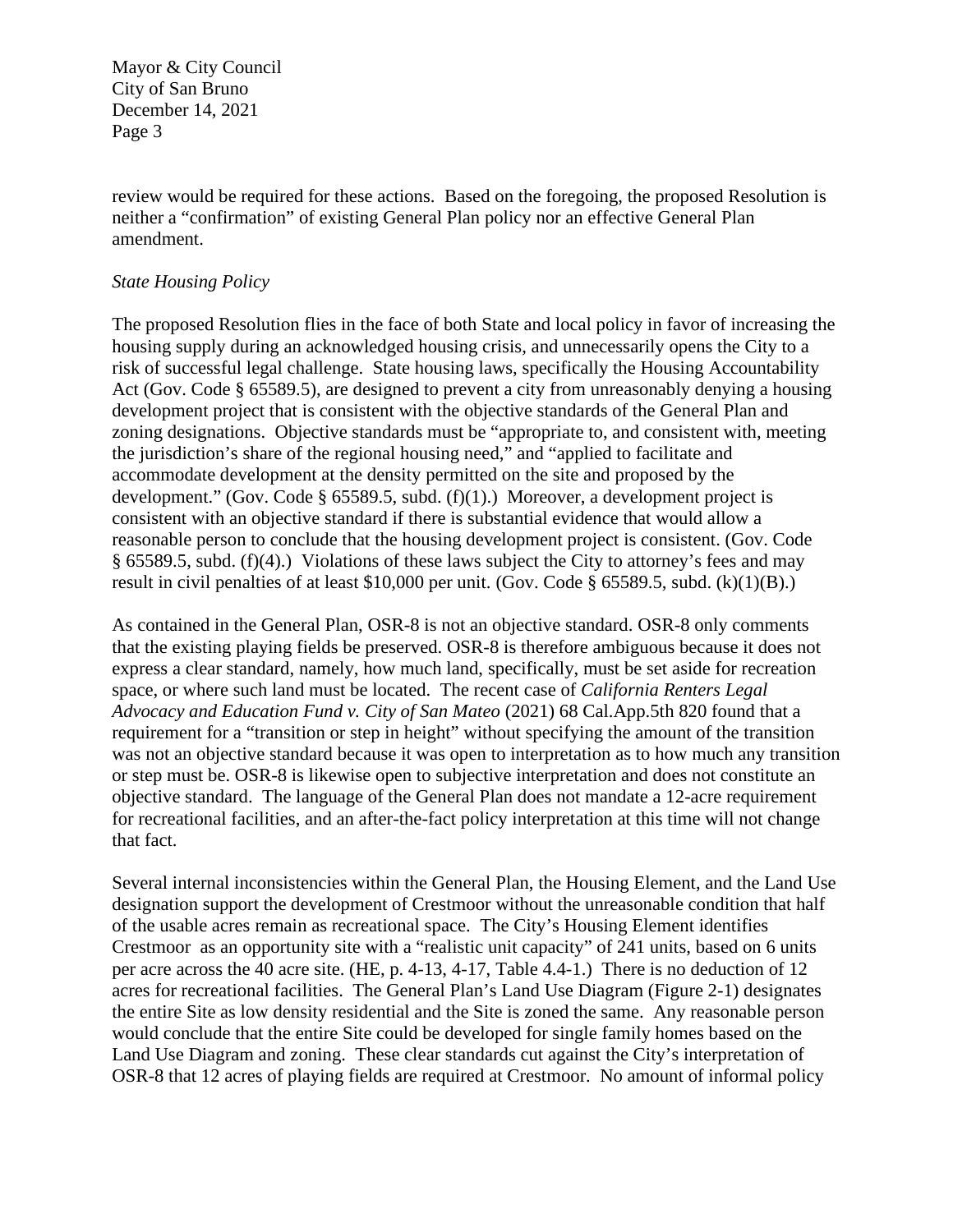interpretation can evade the specific standards expressed in the Housing Element and Land Use designation.

## *Taking, Due Process, Equal Protection, Mitigation Fee Act*

The proposed interpretation of GP OSR-8 would effect a taking of property without just compensation, a denial of due process and equal protection, and a violation of the Mitigation Fee Act.

We stress that the City's own Housing Element states that only two (2) acres of parkland per 50 acres of residential subdivision is required. (HE, p. 3-16.) While the City replaced that standard in its 2019 Impact Fee Ordinance, the February 6, 2019 San Bruno Development Impact Fee Nexus Study by EPS is based on an even lower 1.79 acre/1,000 service population existing service standard. A greater exaction here is not justified. We also note that the former lease dated December 17, 1987, that had been in place between the District and the City relating to the fields at Crestmoor, provided for City use of an area substantially less than 12 acres.

Perhaps even more troubling is the statement in the proposed resolution that the fields "shall be made available for public use through *dedication* to the City of San Bruno. . . ." (Emphasis added.) According to Black's Law Dictionary (11th ed. 2019), "dedication," in the property context, is "the donation of land or creation of an easement for public use." As you are aware, the California and United States Constitutions protect a property owner's right to use and develop its own property, and unreasonable conditions, excessive exactions, and regulatory prohibitions on productive use of property constitute a taking for which just compensation must be paid. As noted above, when offered the opportunity to purchase the Site pursuant to the Naylor Act (Ed. Code §§17485, *et seq.*), the City did not respond. Having so declined, the City could now seek to acquire the Site through its powers of eminent domain, but it would have to pay just compensation and, given that the District also is a public agency, demonstrate the higher and better public use. Instead, the City is attempting to avoid these constitutional requirements by attempting to impose excessive regulatory burdens that prevent making productive use of the Crestmoor site. In addition to requiring recreational facilities on a substantial portion of the Site and ignoring the General Plan Land Use designation, requiring a full 12 acres of recreational open space at Crestmoor be "dedicated" to the City makes redevelopment of the Site infeasible and constitutes a taking of District property. The City's actions have already damaged the District, as one reputable residential developer backed out of a contracted purchase of the Crestmoor site due to the excessive demands of City staff. The City's position risks future purchasers backing out as well and the Site remaining idle and unproductive at a time when additional housing is sorely needed by the residents of San Bruno.

We also note that keeping the playing fields "intact in their present condition," as the Resolution proposes, would not be in the best interests of the City and the users of the fields because the fields are in poor condition, due in part due to years of substandard City maintenance in breach of its previous lease obligations. There is no public policy that supports retaining substandard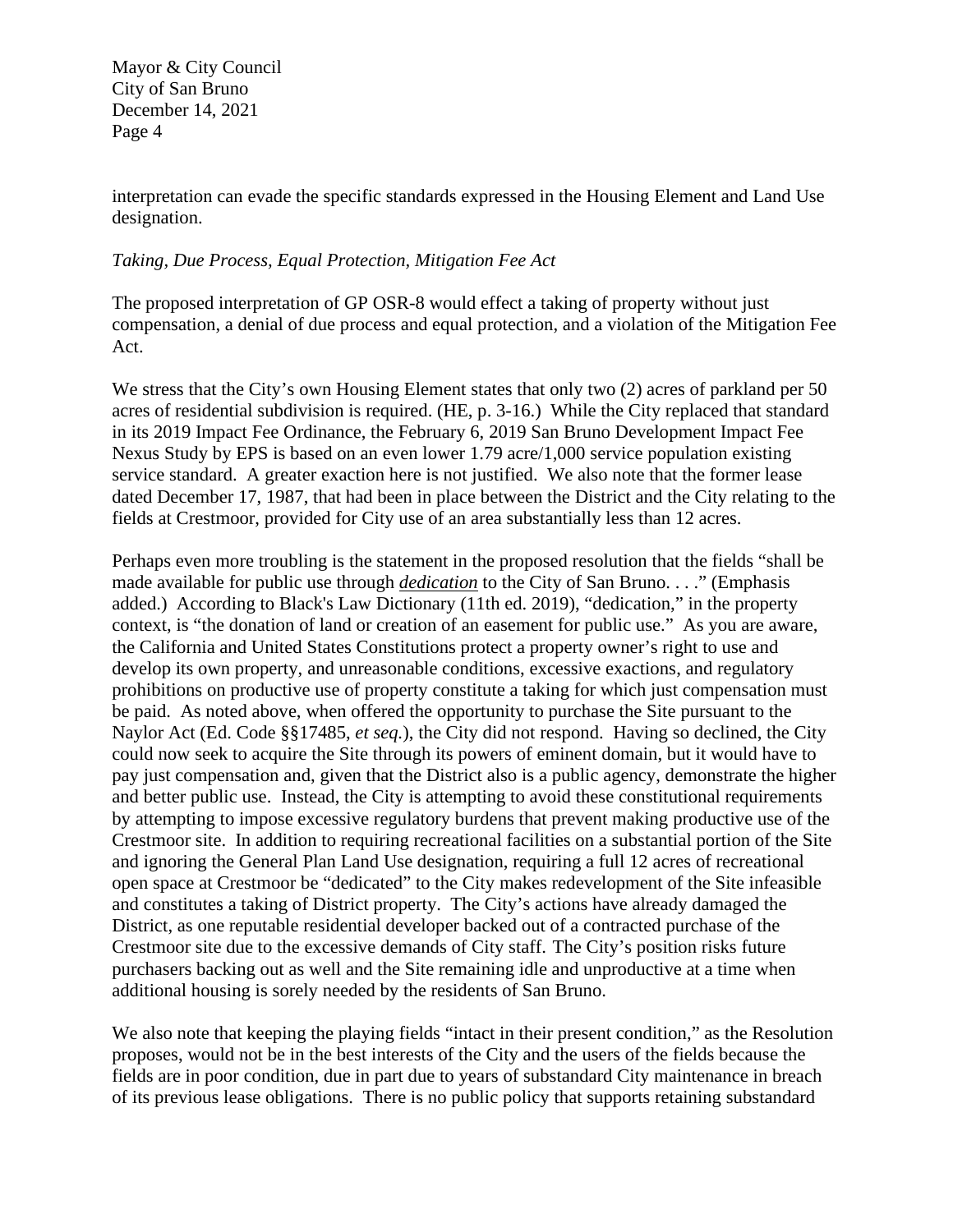fields when possibilities are available for state of the art facilities as part of a new residential development. The District still desires to redevelop this Site with a well-planned single family home development with sufficient and updated recreational amenities, for the benefit of San Bruno residents. It is not now, nor has it ever been, the District's intent to deprive the community of recreational facilities. To the contrary, the District remains cooperative towards developing adequate recreational amenities. However, insisting that 50% of the developable Site cannot be redeveloped and must be dedicated to the City is based on an unlawful standard and constitutes an illegal exaction and taking, will inevitably limit the development both of Crestmoor and of new recreational facilities, and will lead to legal entanglements, all to the detriment of San Bruno residents. The District urges the City Council not adopt the proposed resolution.

Respectfully,

LOZANO SMITH LLP

James C. Sanchez

JCS/ng

cc: Kevin Skelly, Superintendent Jovan D. Grogan, City Manager Marc Zafferano, City Attorney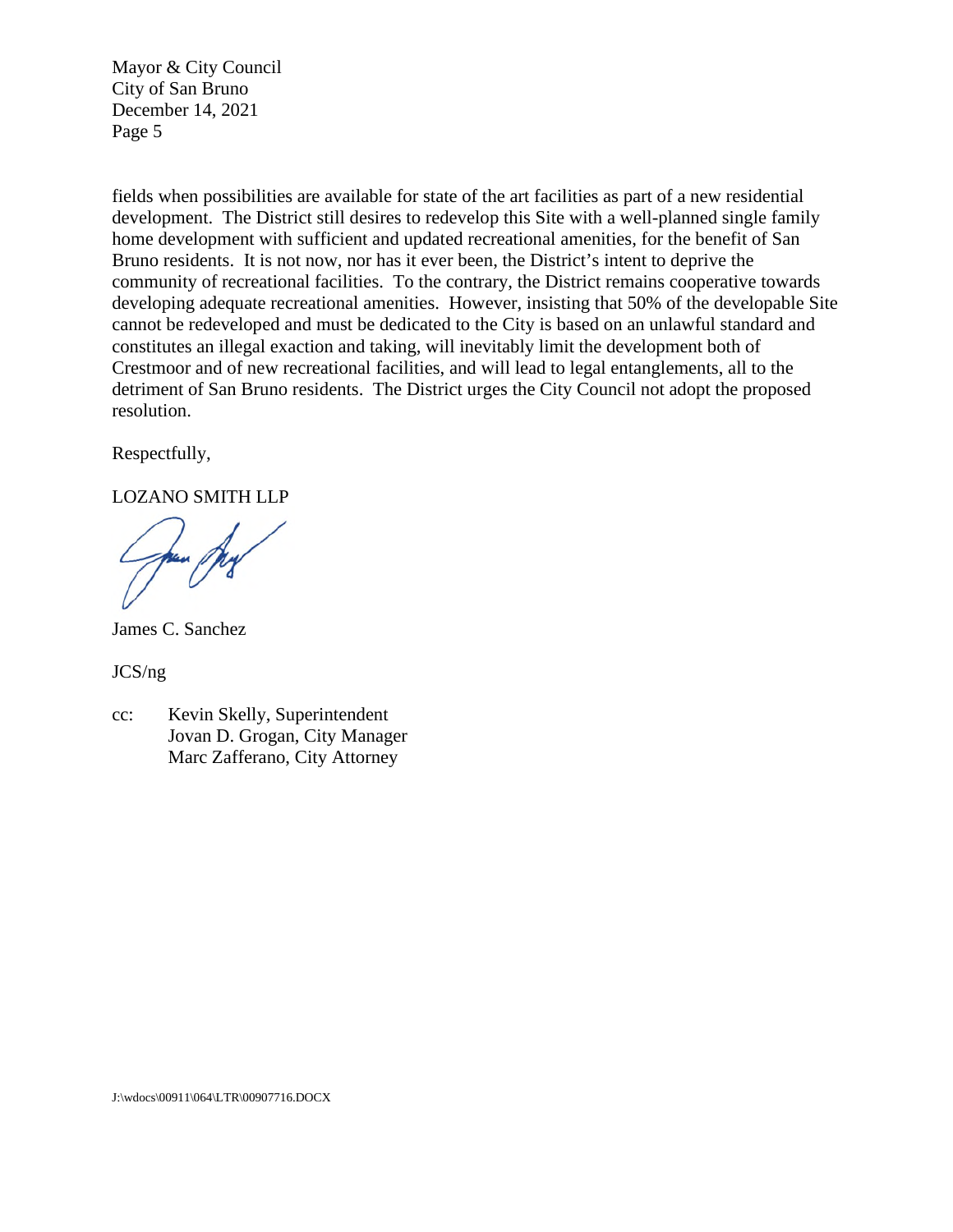

Harold M. Freiman

Attorney at Law **E-mail:** hfreiman@lozanosmith.com **E-mail:** hfreiman@lozanosmith.com

December 22, 2021

# **Via U.S. Mail & E-Mail: MThurman@sanbruno.ca.gov**

Melissa Thurman, MMC City Clerk City of San Bruno 567 El Camino Real San Bruno, CA 94066

Re: Violations of Ralph M. Brown Act (Gov. Code, § 54950, et seq.) at San Bruno City Council Meeting (December 14, 2021) on Agenda Item 6(n): Adopt Resolution Regarding Open Space and Recreation Policy OSR-8; Cease and Desist (Gov. Code, § 54960.2(a)(1)); Demand to Cure and Correct (Gov. Code, § 54960(a))

Dear Ms. Thurman:

This letter is a demand to cease and desist and to cure and correct violations of the Ralph M. Brown Act (Government Code section 54950 et seq.) that occurred at the City of San Bruno ("City") City Council Meeting on December 14, 2021. The Brown Act violations pertain to Consent Calendar Item "n". Item "n" was agendized to "Adopt Resolution Regarding Open Space and Recreation Policy OSR-8"; what it does not clarify is that Item "n" , if it were an effective "interpretation" of the General Plan, could materially impacts the development of housing at the former Crestmoor High School site to the detriment of its owner, as well as impairing necessary housing development that would benefit the residents of the City at a time of critical housing need.

The following violations of the Brown Act occurred with respect to this item:

- 1. Failure adequately to describe the agenda item. (Gov. Code, § 54954.2(a)(1).)
- 2. Failure to allow public comment on consent calendar items. (Gov. Code, § 54954.3(a).)

Specifically, the meeting agenda description for Consent Calendar Item "n" did not provide the public with enough information to reasonably understand the subject matter or action being taken without reference to other items not contained on the face of the agenda. The Brown Act requires agenda descriptions to "give the public a fair chance to participate in matters of particular or general concern by providing the public with more than mere clues from which they must then guess or surmise the essential nature of the business to be considered by a local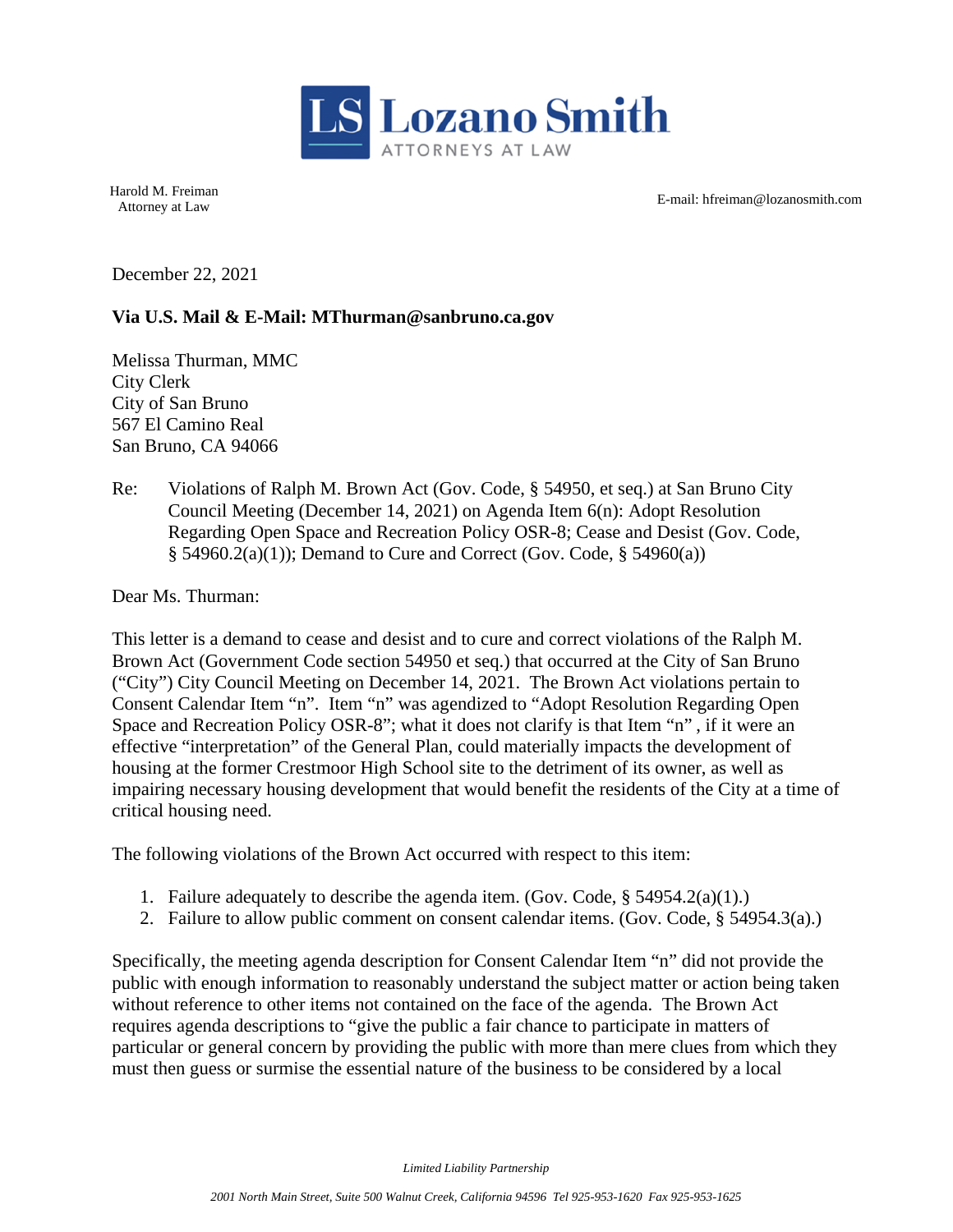Melissa Thurman, MMC December 22, 2021 Page 2

# agency." (*Olson v. Hornbrook Cmty. Servs. Dist.* (2019) 33 Cal.App.5th 502, 519 (quoting *San Diegans for Open Government v. City of Oceanside* (2016) 4 Cal.App.5th 637, 643).)

Here, the City's agenda stated simply, "Adopt Resolution Regarding Open Space and Recreation Policy OSR-8." This description is inadequate because it only provides "mere clues" of what business will be transacted. (*Ibid*.) It says nothing about interpretating the General Plan. It doesn't even say in the most general terms what the subject of the policy is. The agenda description requires one to hunt for Policy OSR-8 in the City's General Plan to know the subject matter. Only then would a member of the public understand that this policy affects the Crestmoor site – and only the Crestmoor site – and the impact the "interpretation" could have on development of Crestmoor. Aside from the clear violation of planning law, this also is inadequate under the Brown Act. It appears that the agenda description was intentionally vague in order to keep members of the public in the dark as to what public business was actually being conducted. A key purpose of the Brown Act is to "ensur[e] that the public is adequately notified of what will be addressed at a meeting in order to facilitate public participation and avoid secret legislation or decisionmaking." (*San Joaquin Raptor Rescue Ctr. v. Cty. of Merced* (2013) 216 Cal.App.4th 1167, 1178.) The agenda description for Item "n" did not provide the required notification.

The City further violated the Brown Act by not holding public comment on the Consent Calendar (Item 6). Item 4 allows for public comment, but specifies that it is for matters not on the agenda. Consent Calendar Item "n" was on the agenda, so comment during general public comment was not the proper place to comment on the Consent Calendar. A motion to approve the Consent Calendar was made and adopted by the City Council without allowing the public a reasonable opportunity to understand the true general nature of the resolution or the opportunity to comment on Item 6 (Consent Calendar). The Brown Act is intended "to facilitate public participation in all phases of local government decisionmaking and to curb misuse of the democratic process by secret legislation of public bodies." (*San Joaquin Raptor*, 216 Cal.App.4th, at 1176 (quoting *Los Angeles Times Communications v. Los Angeles County Bd. of Supervisors* (2003) 112 Cal.App.4th 1313, 1321–1322).) The City's actions here cut out public participation on Item "n".

In addition to the foregoing, the City failed to follow its own policies for conducting a City Council meeting. First and foremost, the Consent Calendar is for "routine" items, but a resolution interpreting a General Plan policy, and impacting the property rights of a public school district, is not routine. Second, the Consent Calendar states that the Consent Calendar "may be enacted by one motion; there will be no separate discussion, unless requested." In fact, members of the public did request that Item "n" be pulled from the Consent Calendar and discussed separately. The request was ignored in violation of the instructions included in the agenda. The City Clerk's statement in an email to me of December 14, 2021, that members of the public are not permitted to pull items from the consent calendar is inconsistent with those published instructions. It is also inconsistent with the only City policy or regulation regarding consent calendar that we have been able to locate, which states in relation to consent items that "there will be no separate discussion unless requested by councilmember, citizen or staff. . . ."